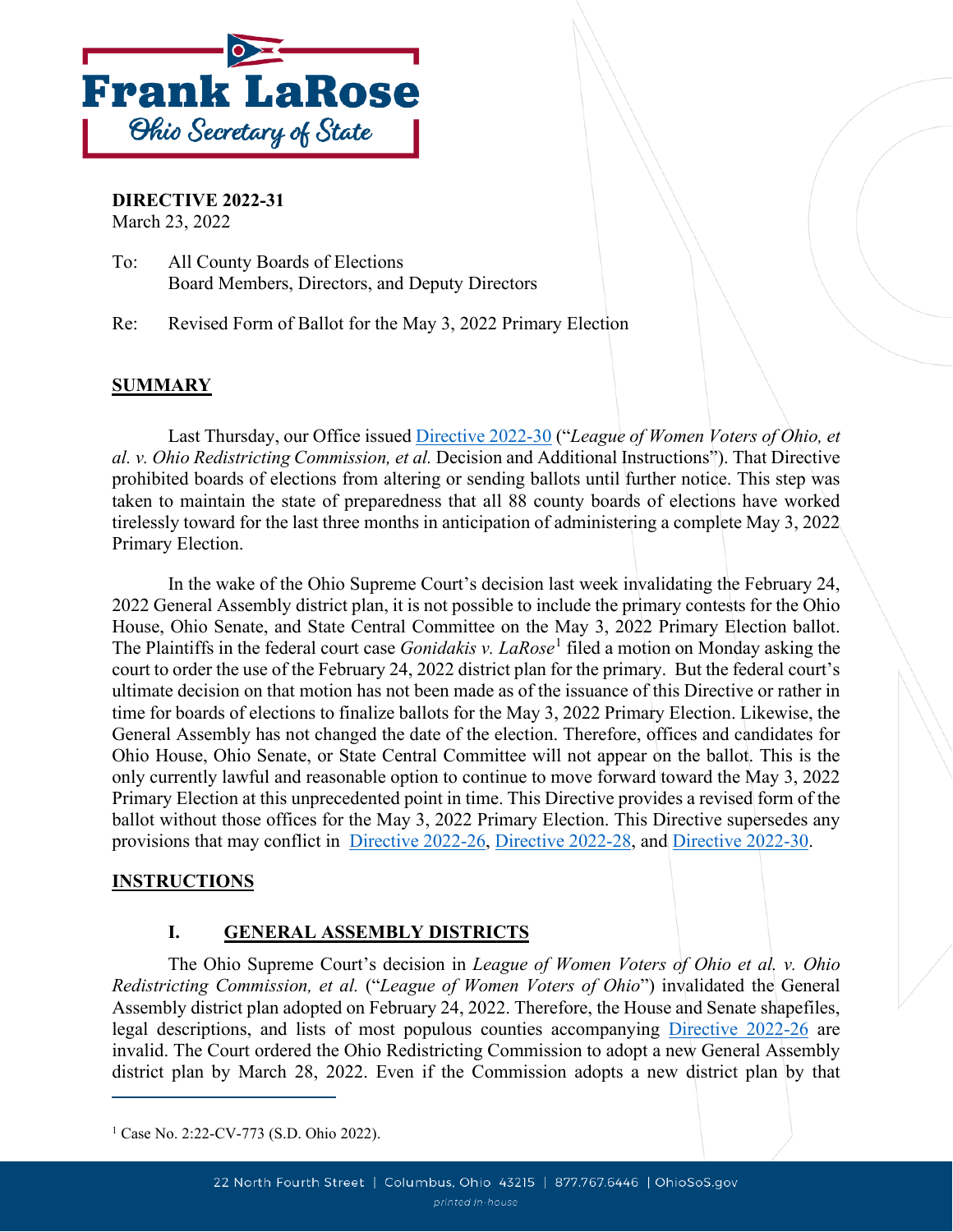deadline, the shapefiles, legal descriptions, and lists of most populous counties will not be ready in time to program the new districts and re-certify petitions by the start of absentee voting on April 5, 2022.

### **II. STATE CENTRAL COMMITTEE DISTRICTS**

Ohio's major political parties' state central committee members are elected according to State Senate districts. Due to the invalidation of the February 24, 2022 General Assembly district plan, the districts for State Central Committee are also invalid.

## **III. CONSEQUENCE FOR CERTIFIED CANDIDATES FOR OHIO HOUSE, OHIO SENATE, AND STATE CENTRAL COMMITTEE**

Candidates' petitions for Ohio House, Ohio Senate, or State Central Committee were certified based on the February 24, 2022 General Assembly district plan. Due to the Supreme Court's decision in *League of Women Voters of Ohio*, by operation of law, a board's decision to certify or reject those candidates' petitions for the May 3, 2022 Primary Election is null and void. Board members must acknowledge this on the record at their next board meeting.

### **IV. REVISED FORM OF BALLOT AND BALLOT PREPARATION**

Boards must reprogram their election databases and prepare ballots to be ready by April 5, 2022, without the offices of Ohio House, Ohio Senate, or State Central Committee. If boards' election management systems allows for it, boards must maintain a copy database of the ballot program file that contains the offices and candidates for Ohio House, Ohio Senate, and State Central Committee pursuant to the February 24, 2022 district map.

Please see the accompanying form of the ballot with a revised order of offices for each major political party accompanying this Directive. This revised form of ballot does not include the offices of Ohio House, Ohio Senate, or State Central Committee. This Directive supersedes the forms of the ballot that accompanied [Directive 2022-28.](https://www.ohiosos.gov/globalassets/elections/directives/2022/dir2022-28.pdf) Boards are required to notify my Office via [Intake@OhioSoS.gov](mailto:Intake@OhioSoS.gov) or by calling (614) 728-8789 as soon as their ballots are reprogrammed and finalized but prior to sending any ballots. Once ballots are finalized, my Office will direct boards to issue the ballots to ensure that any impact of ongoing litigation is taken into consideration. In the event that the federal court order alters the ballot outside of this Directive, my Office will issue additional guidance immediately to comply with the court's order.

[R.C. 3505.14](https://codes.ohio.gov/ohio-revised-code/section-3505.14) requires boards to post printed proofs of the ballot for 24 hours for inspection and correction of any errors on the ballot. Even if a board previously posted proofs of the ballot, the board must post proofs again once the offices of Ohio House, Ohio Senate, or State Central Committee are removed from the ballot. Boards must notify the chairman of the local executive committee of each party or group represented on the ballot by candidates or issues and should proactively encourage both parties to review ballots for accuracy.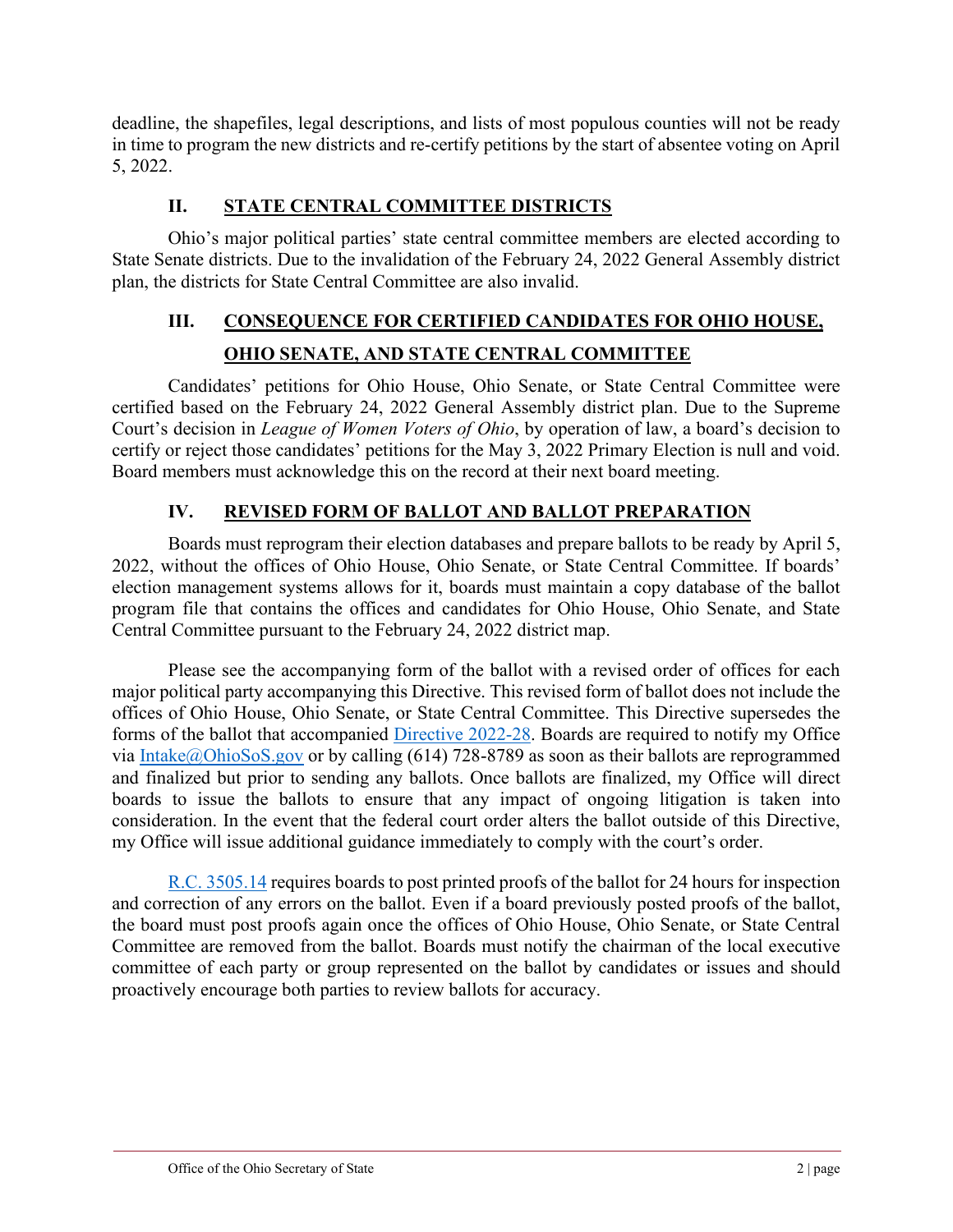# **V. UNIFORMED SERVICES AND OVERSEAS CITIZENS' ABSENTEE BALLOTS**

Substitute Senate Bill 11 of the 134<sup>th</sup> General Assembly requires Uniformed Services and Overseas Citizens' Absentee ("UOCAVA") ballots to be sent no later than April 5, [2](#page-2-0)022.<sup>2</sup> Boards must take prompt action to revise their ballots to meet the April 5, 2022 deadline. Boards must not transmit a UOCAVA ballot with the offices of Ohio House, Ohio Senate, or State Central Committee. Boards must follow all other directions in [Directive 2022-29](https://www.ohiosos.gov/globalassets/elections/directives/2022/dir2022-29.pdf) with respect to UOCAVA voting, with the exception of instructions for "Return of the Ballot" in Section II.B. of that Directive. The United States Postal Service has since clarified that boards should use the following procedure:

#### • For **uniformed services voters, eligible spouses, and dependents**:

- o For any voter with an **APO/FPO/DPO address**, prepare and provide a USPS label to the voter. If the voter requests to receive their ballot by email, a .pdf of the label must be one of the attachments to the email. The .pdf can be created and downloaded on the USPS "Click-N-Ship" site. When selecting a method for mailing, utilize the quickest, earliest time for Priority Mail. Boards must include "United States of America" when inserting the board's address into the label.
- o For a **domestic mailing address**, do **one** of the following:
	- Set up and use an account with a private carrier to prepare a label containing the board's account number. This prepared label must be provided electronically or by mail, if the ballot is delivered by mail. Boards should use information available on websites or contact the delivery service directly to determine the best and fastest shipping service for the delivery of the ballot to the board of elections. Boards must include "United States of America" when inserting the board's address into the label.
	- Prepare and provide a USPS label to the voter or follow the same instructions provided below for mailing to non-military overseas voters. When utilizing the USPS, if the voter requests to receive their ballot by email, a .pdf of the label must be one of the attachments to the email. The .pdf can be created and downloaded on the USPS "Click-N-Ship" site. When selecting a method for mailing, utilize the quickest, earliest time for Priority Mail Express.
- o For an **overseas mailing address (other than an APO/FPO/DPO address)**, set up and use an account with a private carrier to prepare a label containing the board's account number. This prepared label must be provided electronically or by mail, if the ballot is delivered by mail. Boards should use information available on websites or contact the delivery service directly to determine the best and fastest shipping service for the delivery of the ballot to the board of elections. Boards must include "United States of America" when inserting the board's address into the label.
- For **non-military overseas voters**, set up and use an account with a private carrier to prepare a label containing the board's account number. This prepared label must be

<span id="page-2-0"></span><sup>2</sup> *See* [Directive 2022-29](https://www.ohiosos.gov/globalassets/elections/directives/2022/dir2022-29.pdf) an[d S.B. 11, Section 5.](https://search-prod.lis.state.oh.us/solarapi/v1/general_assembly_134/bills/sb11/EN/06/sb11_06_EN?format=pdf)